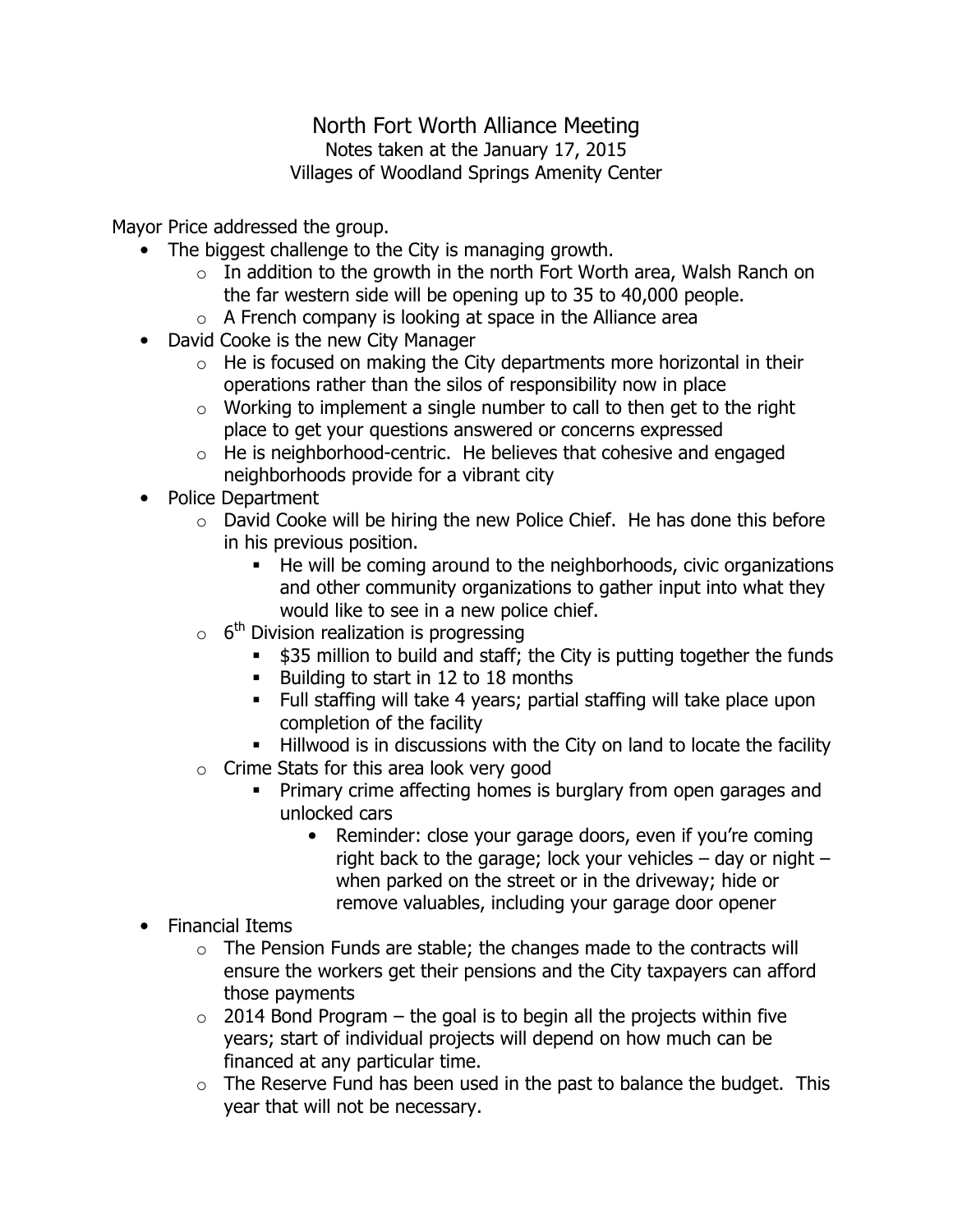- Parks the City received one grant for \$1 million for the NW Community Park and is in good position to obtain an additional \$1 million in grant money
- There will be a Transportation Workshop in February to discuss all facets of transportation
- The Blue Zone Initiative will be kicking off on February 24. This is a program to make healthy choices more readily available to the public and raise awareness of healthy lifestyles. Health of local workers is a prominent concern when talking to potential businesses and industries looking to locate in our area.
- I 35W both north and south of 820 are on time and on budget.

Alonzo Liñan – Assistant Director T/PW

- The Litsy Road east to 377 paving is finished
- Heard concerns from one resident requesting better signage on Keller-Haslet Road and met with her after the meeting
- Railroad Quiet Zones from Westport Parkway to Bear Creek are designed and will go to Council on January 27. The completion of the projects will depend on the Union Pacific project to build a second track along that route.
- Westport Parkway, north of 170, will be re-routed to further north on Alta Vista and a roundabout installed
- Heard complaints on N. Caylor and Caylor pavement conditions
- Park Vista from Golden Triangle to Ray White to be built by Walmart. Rights-ofway are being acquired. Construction is expected to start late spring or early summer with a 2016 completion date.
	- $\circ$  The design of Ray White from that point to Kroger is under design; there is no funding at this time.

Richard Zavala – Director of Parks and Community Services

- Park, Recreation & Open Space Master Plan 2015
	- $\circ$  Purpose Strategic guide for the planned provision of services and the proposed allocation of resources
	- o Goals and Objectives
		- Restore and maintain and reinvest in existing facilities
		- **Provide new parkland and facilities in developing andre-developing** areas of the City
		- **IMPROVE the variety of park, recreation and open space** opportunities available to the community
		- Expand recreational opportunities in the floodplains of the Trinity River and itsl tributaries
		- Build and enhance community partnerships to deliver quality services and facilities
		- **Preserve and enhance the City's natural, historical and developed** resources